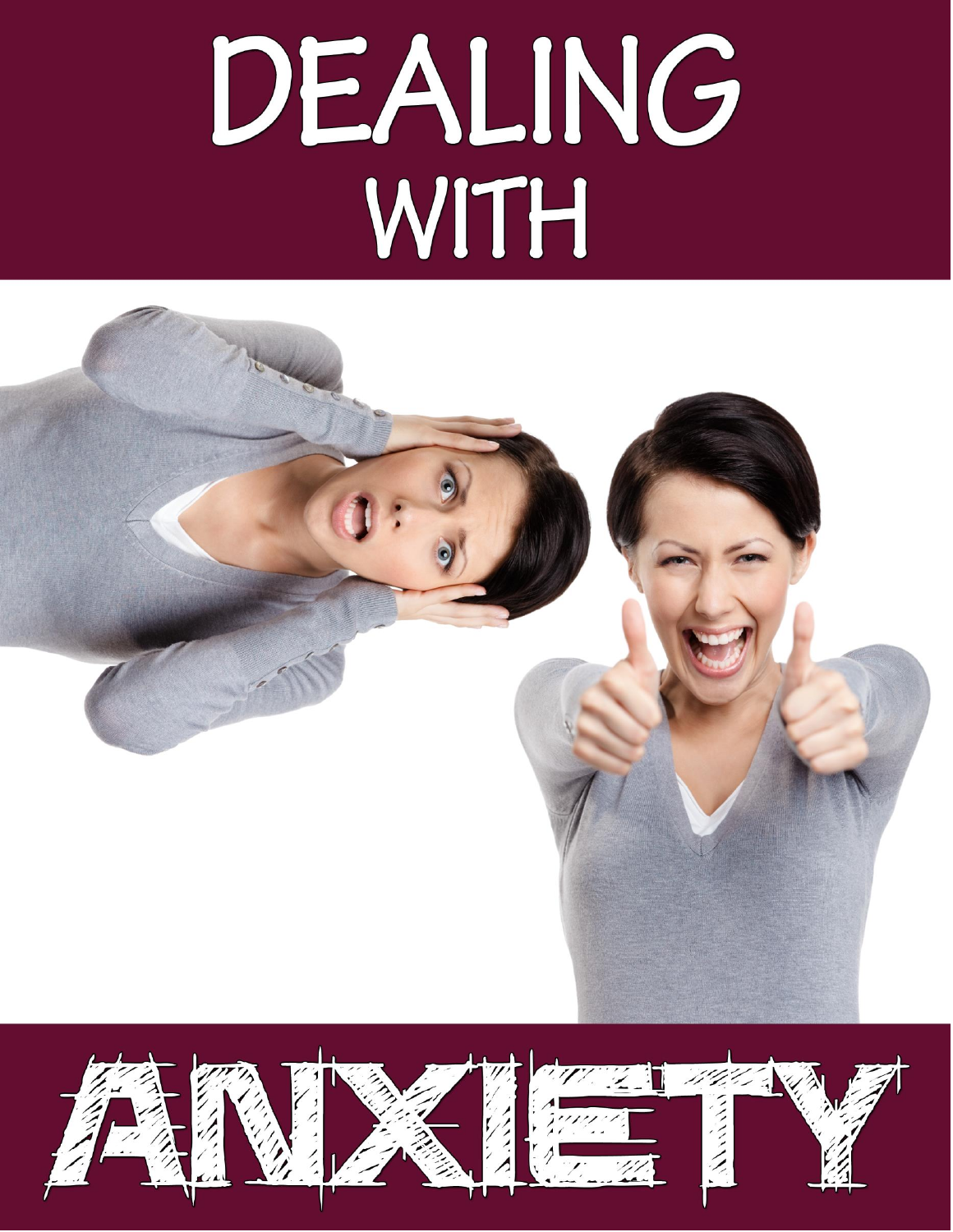## **Contents**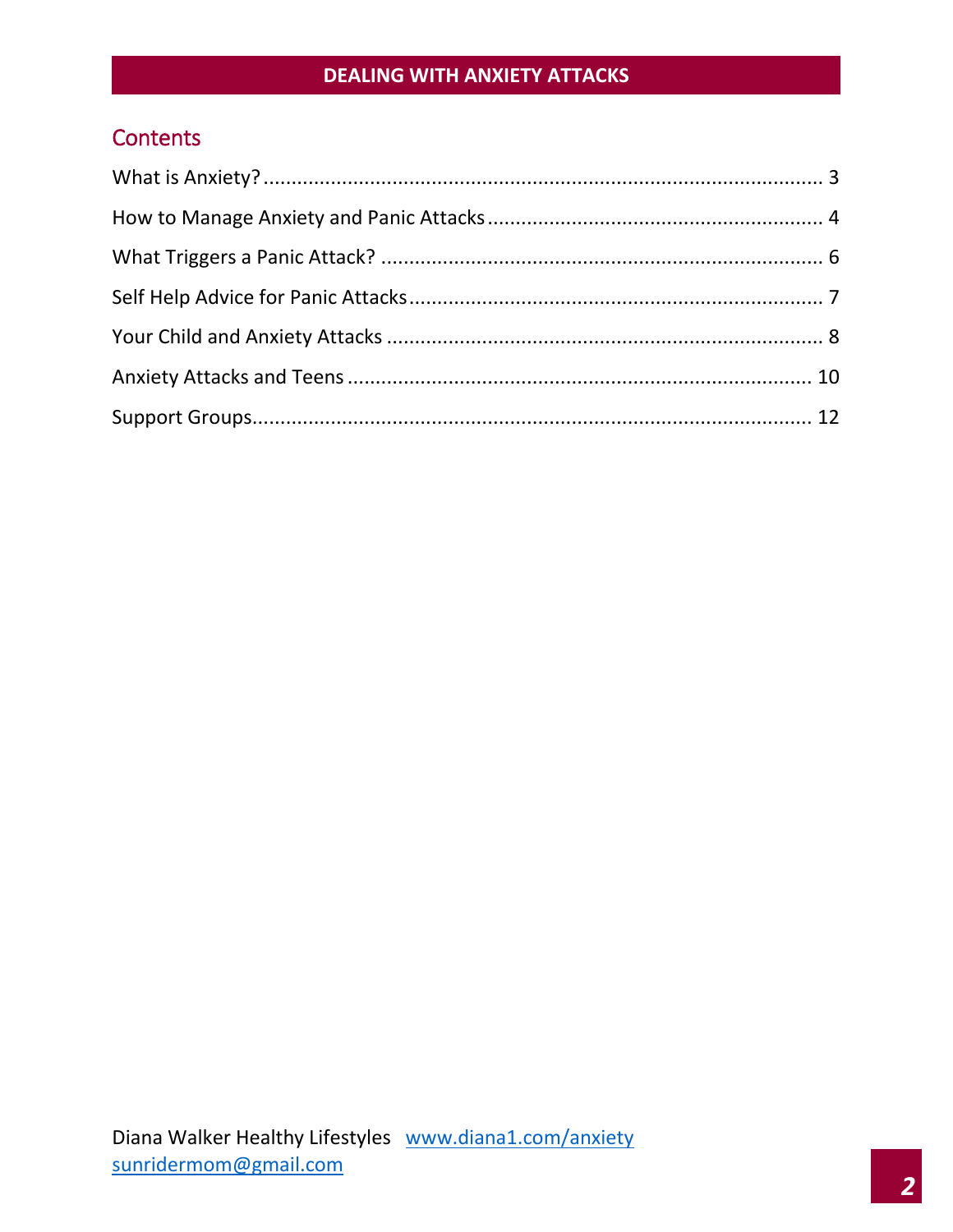## <span id="page-2-0"></span>**What is Anxiety?**

Do you really understand what anxiety and panic attacks really are? The name Generalized Anxiety Disorder or GAD is given to this disorder which affects more than 6 million people in the U.S. alone. It seems to be more rampant in women than men and can appear at any age. Even children can be diagnosed with this disorder.

Dealing with GAD can be difficult as you may not understand why you are feeling anxious or worried all the time. You often have a feeling of apprehension and find that you are over concerned with daily things that shouldn't bother you at all. This could be to do with money, a family member, trouble at work or your general health. You may actually wake up each morning fearful of what the day ahead might bring.

GAD is not a term or label that is pinned on you quickly. It is normally associated after dealing with being anxious for a period of 6 months or more. You may have trouble relaxing, get spooked easily and generally feel anxious for unknown reasons.

Other signs that anxiety is a problem for you can be not sleeping properly at night. You may find that you suffer from a lot of headaches, muscle aches and pains, sweating, feeling light headed, getting the shakes and are generally tired all the time.

No two people will suffer from GAD in a similar way. You may have a mild case of GAD, which allows you to keep functioning with a little help. If your case is diagnosed as severe then just getting through each day can be extremely difficult.

Treatments include taking medications or undergoing psychotherapy, or even a combination of the two. Again there is no one treatment that works for everyone. Treating this condition can take some time and effort and have you trying all kinds of possible solutions.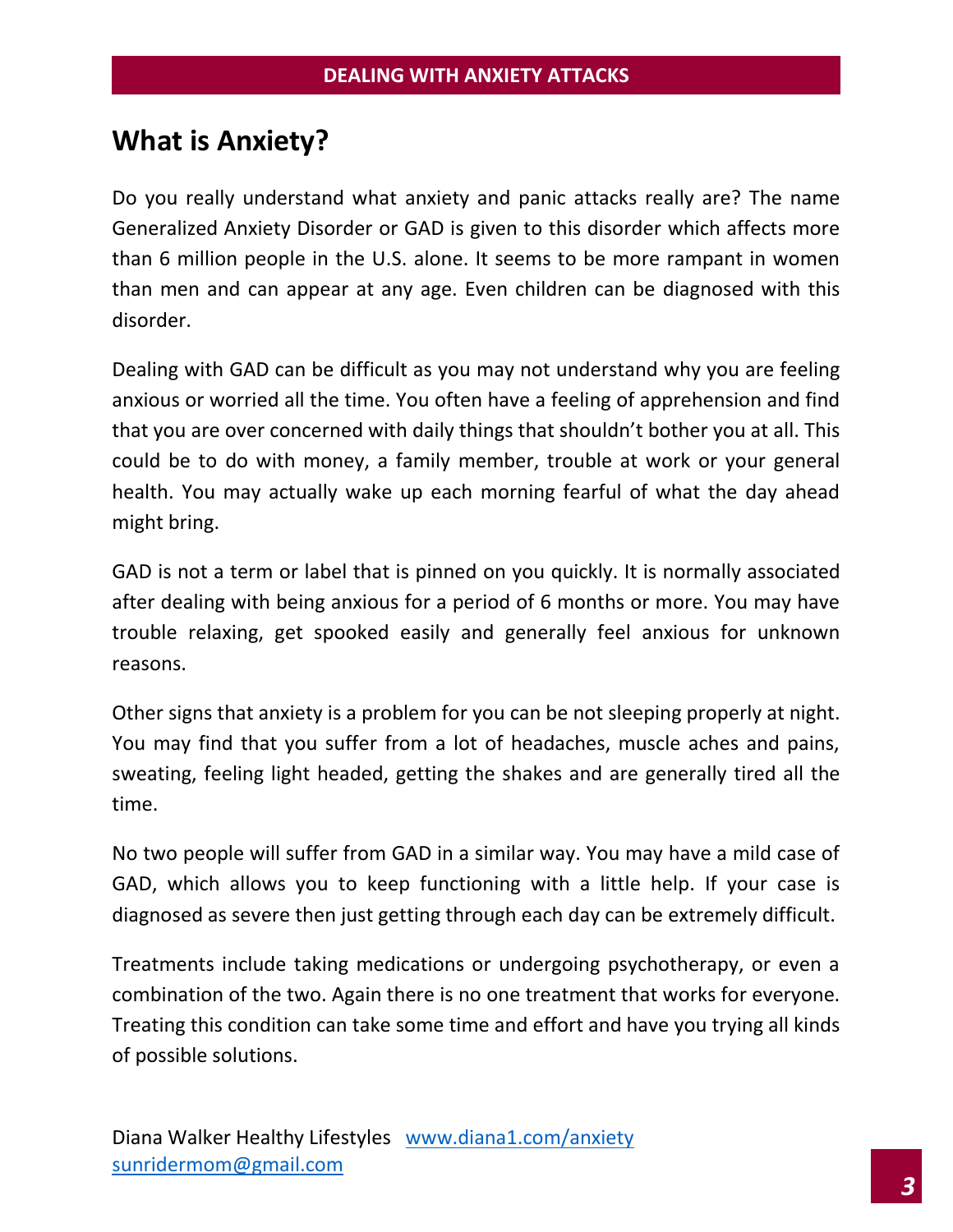The problem with taking anxiety medications is that they can have serious side effects. These include being tired all the time, dealing with impaired balance, possible memory loss and some can be addictive.

Counseling has helped many people and this mainly consists of just talking things out with someone. This way you can try to identify the underlying cause of what is making you anxious. This type of therapy is referred to as cognitive behavioral therapy. The purpose of this therapy is to help you root out the main cause and then teach you management skills. Many times this just consists of replacing negative thoughts with positive ones.

## <span id="page-3-0"></span>**How to Manage Anxiety and Panic Attacks**

An anxiety attack normally creeps up on you unexpectedly, all of a sudden you burst into a panic. Many times this happens for no justifiable reason at all. It may have been some trivial thing that caused a panic or anxiety attack to start in the first place. Knowing how to deal with these attacks will make a huge difference in your life.

An anxiety attack is classified as an uncontrollable reaction to a situation. This can happen when you are asked to do something that you are not comfortable with. Like talking in front of a group of people or having to take an elevator. These experiences of panic can affect all areas of your life, including relationships, your happiness and your peace of mind.

If you are having an anxiety attack you may be showing any of the following symptoms:

- Increased heart rate
- Feeling panicked
- Uncontrollable shaking
- Feeling hot

Diana Walker Healthy Lifestyles [www.diana1.com/anxiety](http://www.diana1.com/anxiety) [sunridermom@gmail.com](mailto:sunridermom@gmail.com)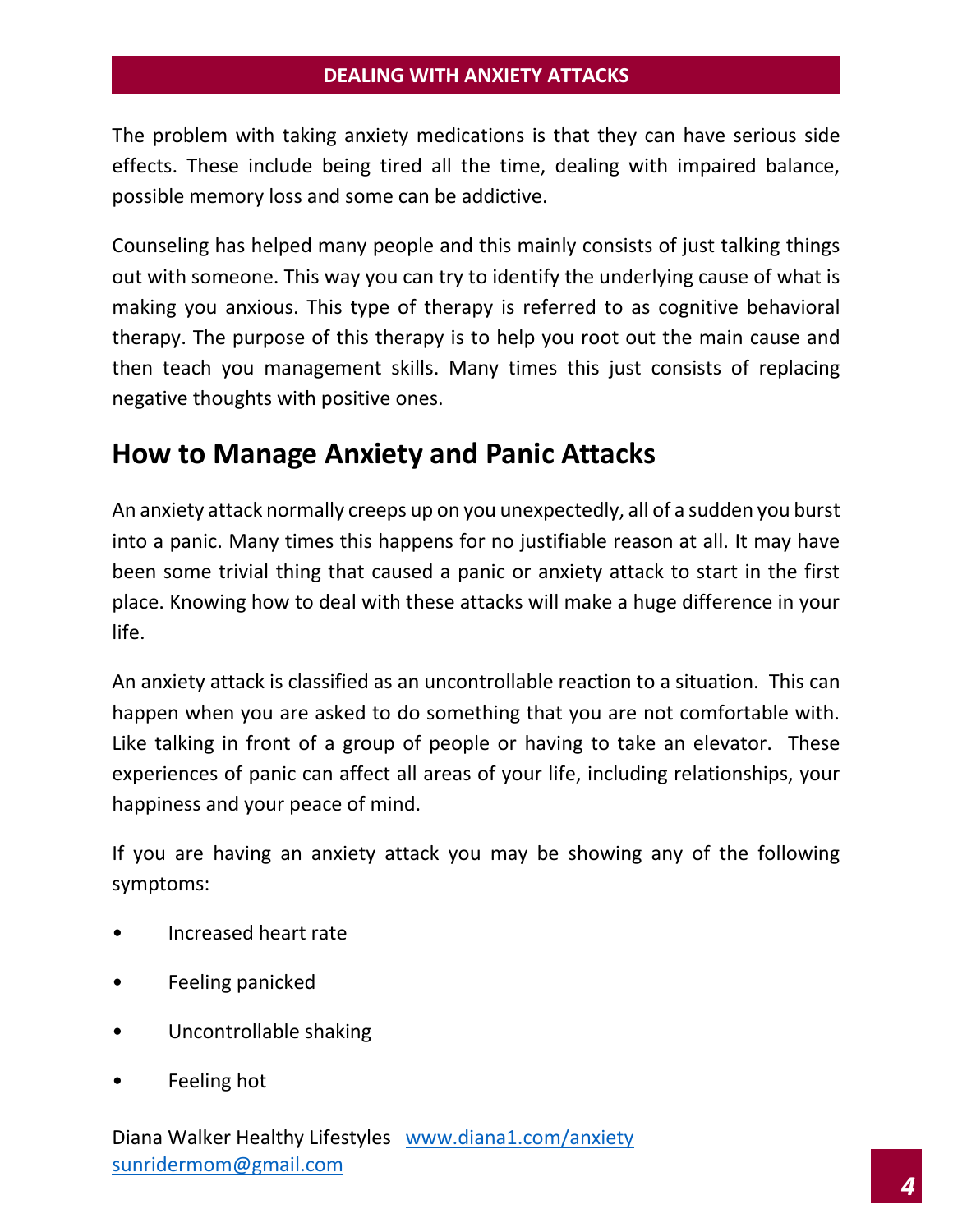- Feeling faint or dizzy
- Experiencing nauseous
- Having stomach cramps

There are many more symptoms but these are the most common ones. Knowing how to handle an anxiety or panic attack will allow you to feel better much faster. It will take time to learn how to control your feelings but it can be accomplished.

A panic attack usually takes about 10 minutes to reach its peak and subsides within a half hour. During this time you will be experiencing the above symptoms and will be feeling extremely anxious.

#### Here is how to deal with an attack:

You must try to tell yourself to relax. It is difficult especially when you feel so out of control but it is vital not to allow yourself to get so caught up in your feelings. Performing deep breathing exercises will help you stay calm. Try focusing on your heartbeat and breathe deeply and slowly until you feel your heart rate slowing down.

Concentrating on your breathing technique keeps your mind diverted from your feelings of panic. Practice deep breathing techniques frequently. So when an anxiety attack does occur you are better prepared to handle it.

Thinking positively during a panic or anxiety attack is very helpful. Don't worry that you are going to faint in front of all your friends over something so simple. Think about something positive and push the negative thoughts into the back of your mind.

One of the best things you can do to cope with an anxiety attack is to exercise more often. Exercise has been proven to be a great stress reliever for the body and mind. Attempt to get in 30 minutes of exercise at least 3 times a week. You will be feeling less stressed and this can help stop a panic attack before it even starts.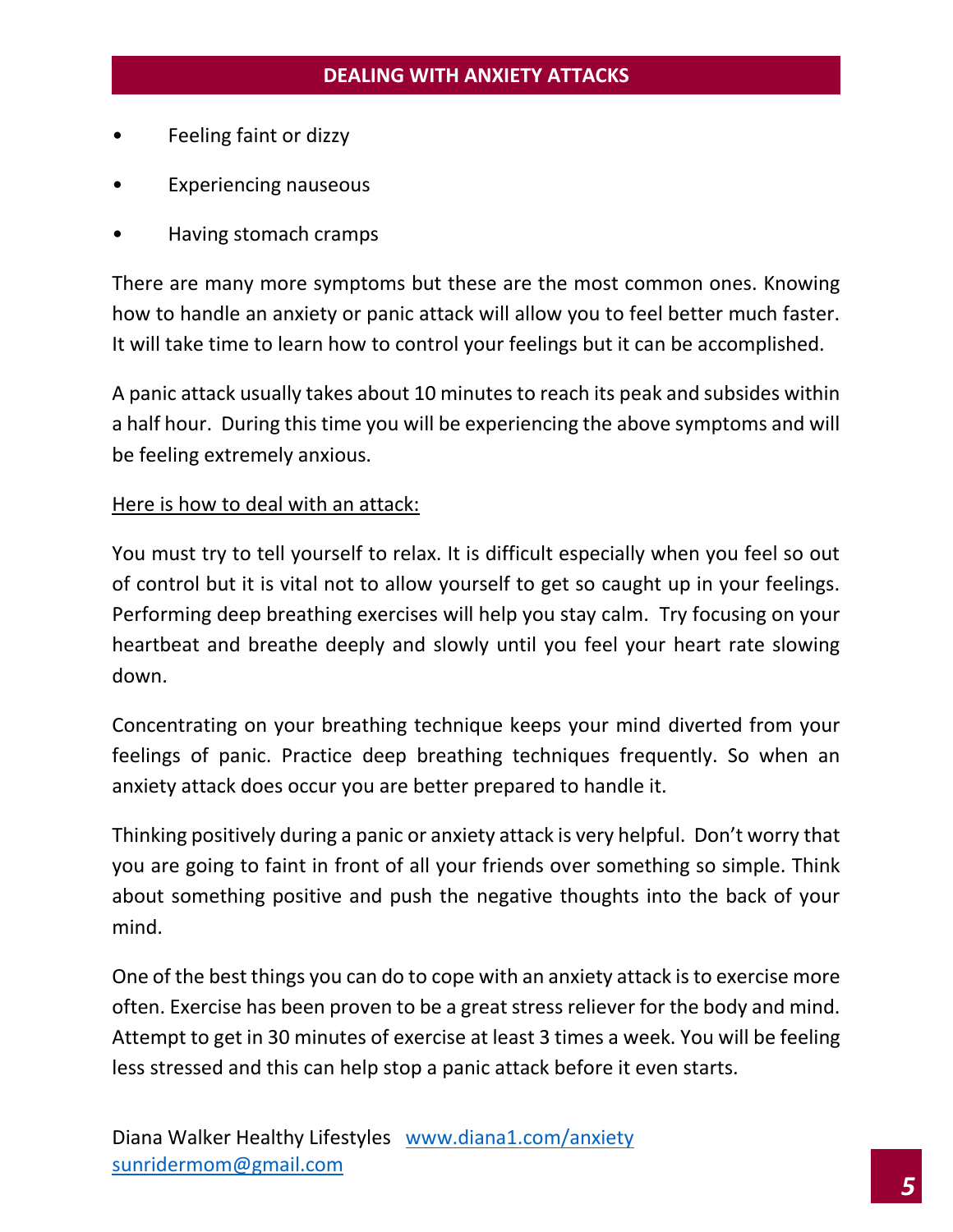It also helps to have someone you can trust with your feelings to talk with about your panic attacks. Possibly your spouse or a close friend or family member. Remember opening up and talking about your feelings is another great stress reliever.

Just admit to yourself that you do suffer from anxiety attacks and that you are willing to take steps to learn how to deal with them. This one thing alone will get you on the path to living a stress free life, free from panic or anxiety attacks.

## <span id="page-5-0"></span>**What Triggers a Panic Attack?**

There are many things which can cause a panic attack to start. This article will attempt to cover a few of the most common triggers.

**Phobias** – these can cause an attack to start very quickly. Having to speak in a group setting or do anything about which you feel really uncomfortable can set off a panic attack.

**Hyperventilating** – over breathing or breathing incorrectly can lead to panic attacks. Your heart beat will increase, you will start to feel light headed and dizzy. This is all due to changes in the amount of oxygen within your bloodstream.

**Medications** – unfortunately many medications produce side effects which include the symptoms of panic attacks. Trying to deal with one issue unwittingly produces another. If you suspect your medication might be the cause of your panic attacks, see your doctor to get your prescription changed.

**Biological reasons** – having to deal with certain conditions such as post-traumatic stress, hypoglycemia and inner ear disturbances can cause the person to suffer from a panic attack. Another common reason is living with a Vitamin B deficiency.

**Heredity** – if your parents have suffered from panic or anxiety attacks, you will be more susceptible to them as well. People with no family history can still develop panic attacks due to other reasons.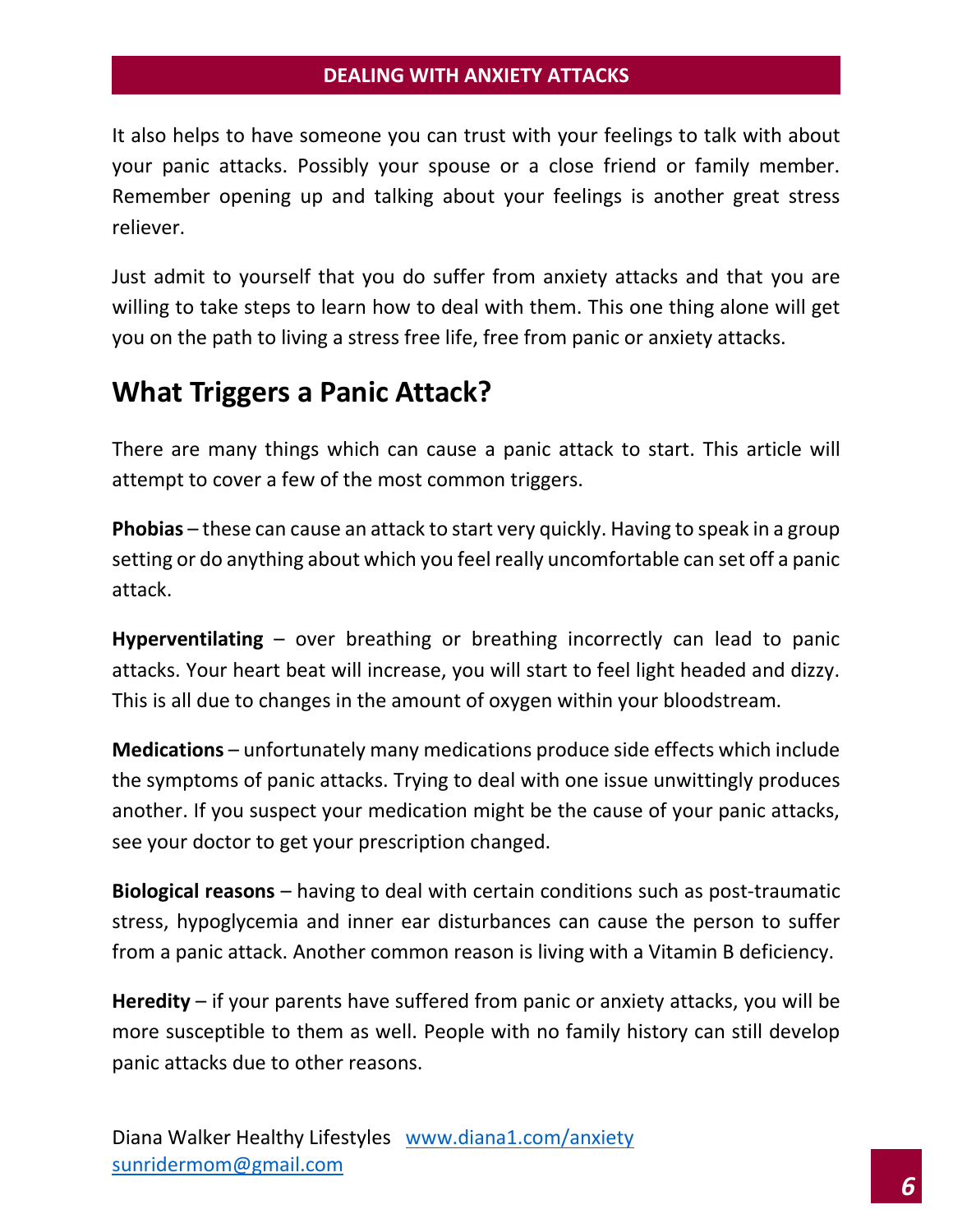**Short term triggers** – having to deal with a life changing circumstance can also cause panic attacks. Losing a loved one, ending a long term relationship, taking drugs or stimulants and other life changing issues can bring on an anxiety attack at any time.

**Stress** – trying to cope with too much stress in your life can signal the onset of a panic attack. When life just gets too difficult to handle your body reacts in different ways. Learning how to deal with stress is vital in leading a life without panic attacks.

No two people are alike and that is very true in the way any one can suddenly develop panic attacks. With some people it may only take one trigger to bring on an attack. With others it may take several triggers over a longer period of time before attacks become apparent.

While some people are emotionally stronger and can deal with traumatic experiences better. Others are not and it is through no fault of your own if you start to experience panic attacks. The best thing you can do is to learn how to pinpoint the exact cause of your panic attacks. From here you can learn how to effectively cope with an attack and continue leading a more normal life again.

## <span id="page-6-0"></span>**Self Help Advice for Panic Attacks**

If you think you may be suffering from panic attacks there are some self-help treatments that could prove to be very beneficial. It is also highly recommended that you seek medical help to properly diagnose your attacks. Many times panic attack symptoms can be the onset of something entirely different.

You need to be aware that you are suffering from a panic attack, this alone will help make dealing with the attack easier. Panic attacks can happen to anyone at any time and more than likely without any warning. Though once you understand why you are suffering from a panic attack you will be able to identify the trigger of your attack. This allows you to be more prepared for an attack to begin.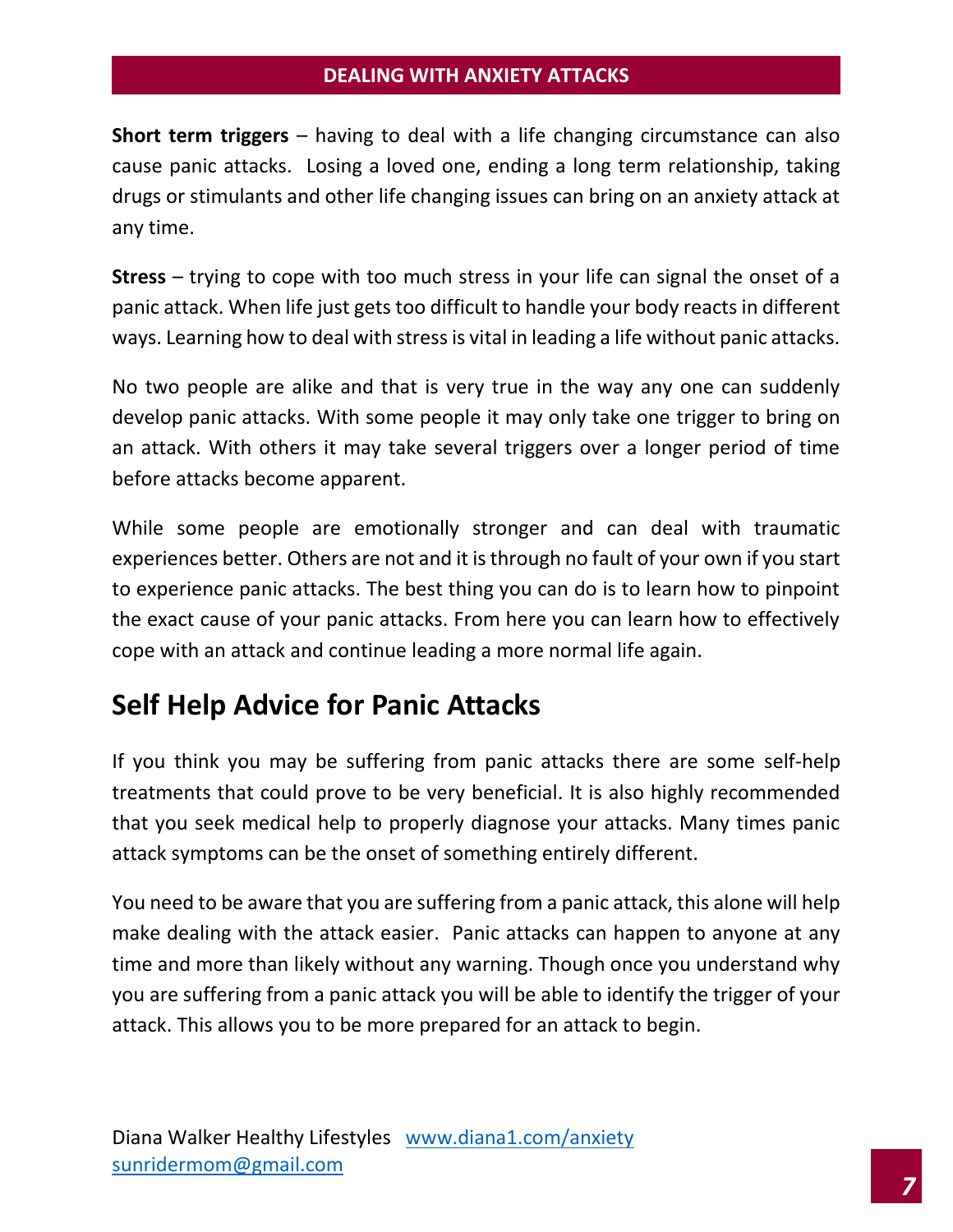There are many causes of panic attacks from chemical imbalances to poor diet to environmental concerns. No one fully understands the causes, they only acknowledge that certain events or emotions cause a person to have a panic attack.

During a panic attack your heart is beating rapidly and you will probably be feeling dizzy, light headed and even nauseous. The first thing you want to do is slow your heart rate down. This can be done by concentrating on breathing deeply. Attempt to breathe in for three counts and then out for three. This deep breathing technique also takes your focus off the panic attack allowing it to be over sooner.

While experiencing a panic attack you must also try to remain calm. Even though your emotions and your body is feeling panicked. You are not going crazy, you are not going to die or collapse in a heap on the floor. Think positively, you will get through this, it will be over in a few minutes.

Stress is well known to be a major cause of panic attacks. If you know a certain situation or even a certain person that makes you feel stressed out, attempt to stay away from them. Avoid unnecessary stressful situations if at all possible.

Sometimes the situation which causes the panic attack just cannot be avoided. When this happens the person suffering from the attack must learn other ways to handle the situation. This might mean talking to a therapist or reading self-help books.

Help is readily available in various forms, the key is finding which method will work for you the best. It might be seeking help from a close friend, reading self-help books and treatment methods, or just going for a weekly relaxing massage.

## <span id="page-7-0"></span>**Your Child and Anxiety Attacks**

Children can definitely suffer from fears and anxiety and many times they don't know the reason why. Most of these feelings are normal and can be experienced by anyone regardless of age. The problem occurs when a child suffers from these feelings too often, or the feelings start to be taken out of proportion. If you think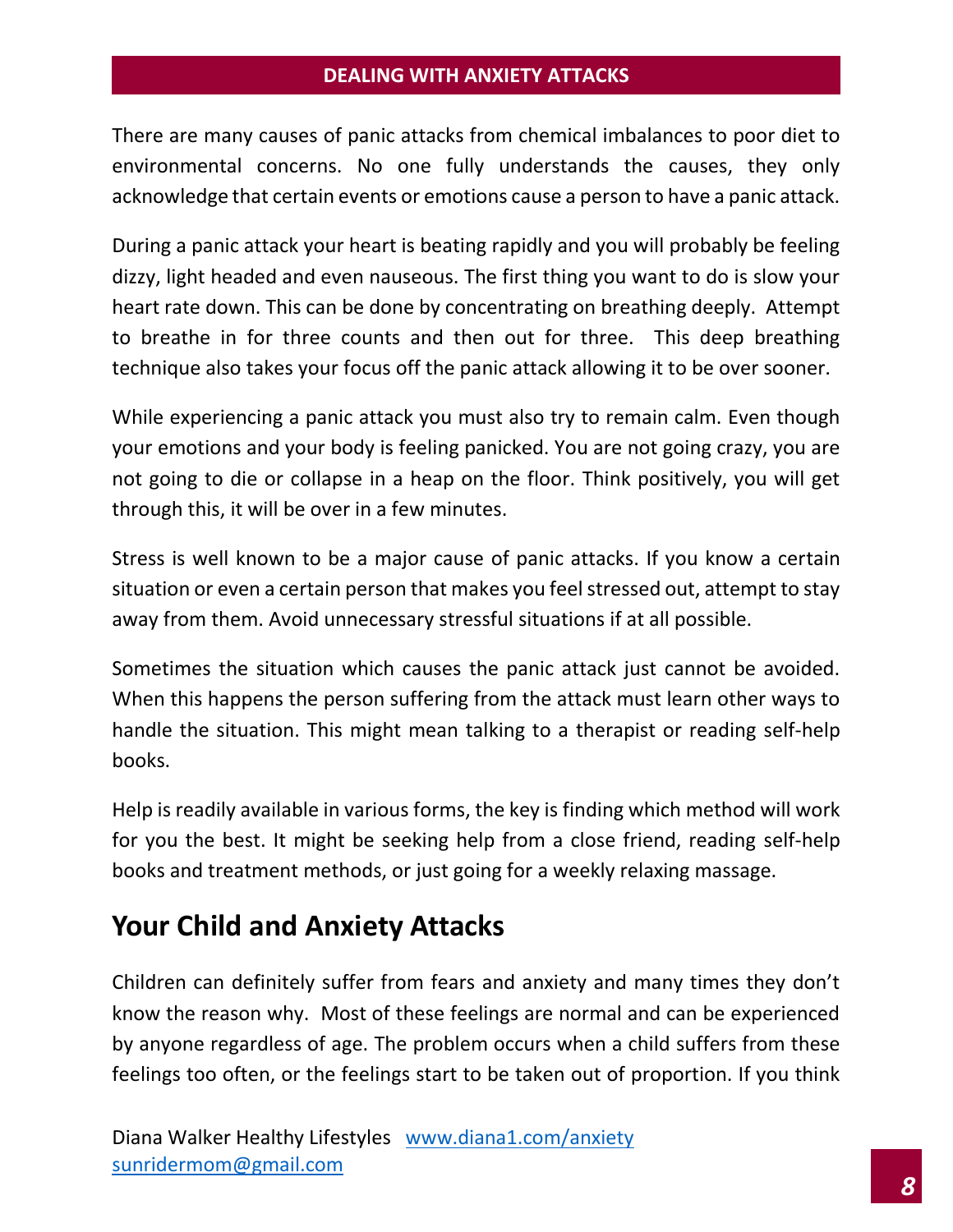that your child is suffering from anxiety or panic attacks, then it is time to look for help.

Anxiety attacks are a disorder and they need to be dealt with appropriately. There are many signs which will help you identify if your child is suffering from an anxiety attack. You might start noticing any of the following symptoms:

- Bed wetting
- Feeling fearful and panicky too often
- Throwing temper tantrums
- Fits of crying
- Suffering from nightmares
- Not wanting to go to school
- Lack of self confidence
- Becoming too shy
- Suffering from frequent stomach and headaches

Sometimes it can be decidedly tricky to know if your child is having a panic or anxiety attack. Many of the symptoms are also related to the normal behavior of a growing child. However, as a parent you know if your child suddenly starts acting out of character.

During a panic attack your child will exhibit different feelings and these can be seen in the following ways:

- Throwing up
- Experiencing stomach cramps
- Shaking

Diana Walker Healthy Lifestyles [www.diana1.com/anxiety](http://www.diana1.com/anxiety) [sunridermom@gmail.com](mailto:sunridermom@gmail.com)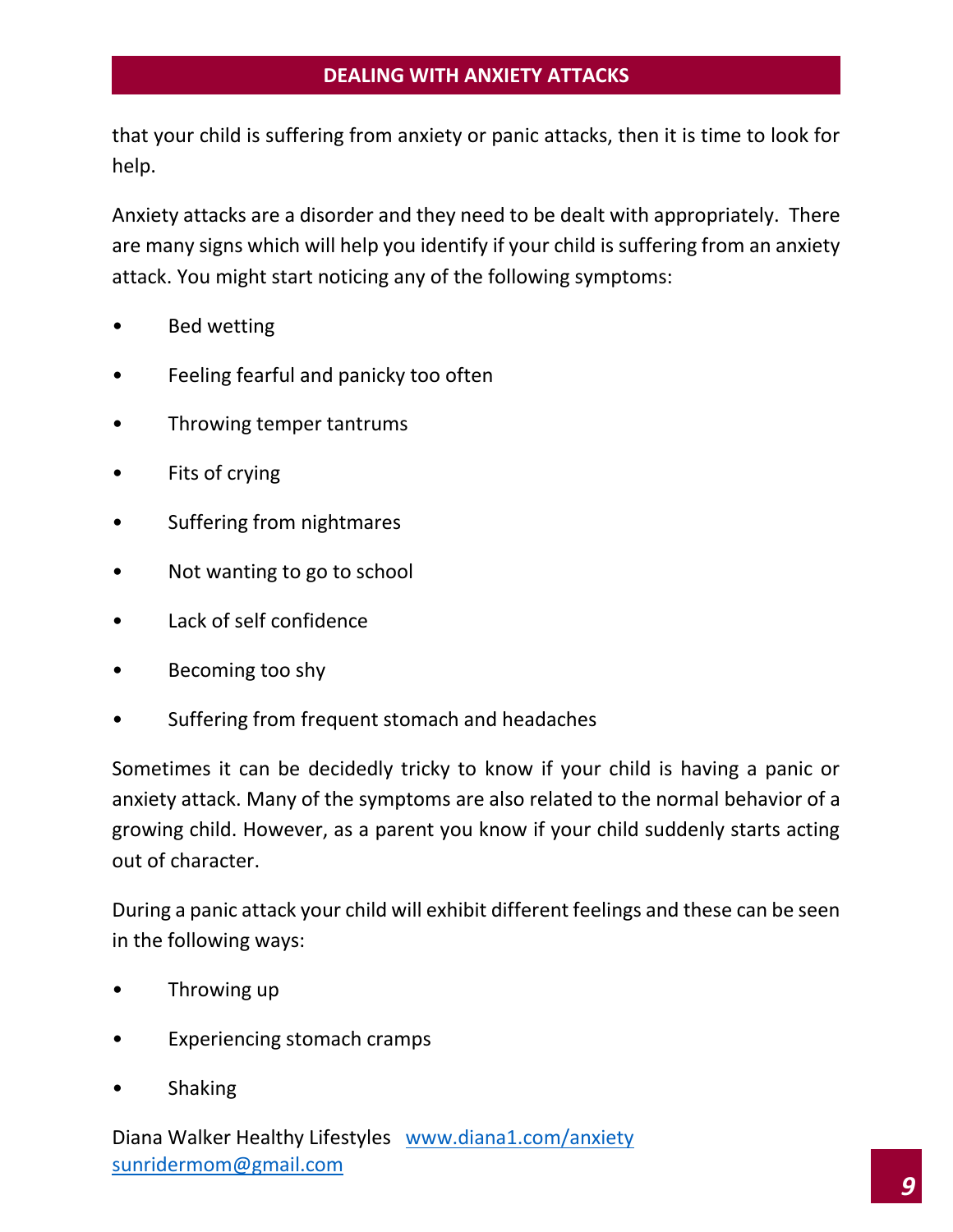- Having trouble breathing
- Feeling faint

If any of these symptoms become too frequent then you want to take your child for a medical checkup. Many parents do not want to see their child put on medication for panic or anxiety attacks and look for some type of self-help treatment instead.

Parents should look for help that allows them to interact with their child and build a stronger relationship with them. This can be done by play therapy and herbal or natural remedies.

With play therapy a situation is invoked which the child is fearful of, they are then shown how to deal with the situation without them panicking. It takes time for this to work, but your child will eventually learn how to deal with situations that have made them go into an anxiety attack in the past. By working through this with your child, you are developing trust and a tight bond will be formed.

Lavender is a common herb which is known to be a relaxant and has been shown to help reduce panic and anxiety attacks. St. John's Wart is another popular herbal remedy.

Remember your child needs to learn how to deal with their anxiety attacks and as the parent you need to stay calm and help them through their ordeal. Before you know it the attacks will become less severe and your child will be more relaxed and happy again.

## <span id="page-9-0"></span>**Anxiety Attacks and Teens**

Sometimes we forget that teens can easily suffer from anxiety attacks too. We may look at them as having great social lives but we forget about the stress that this can cause them.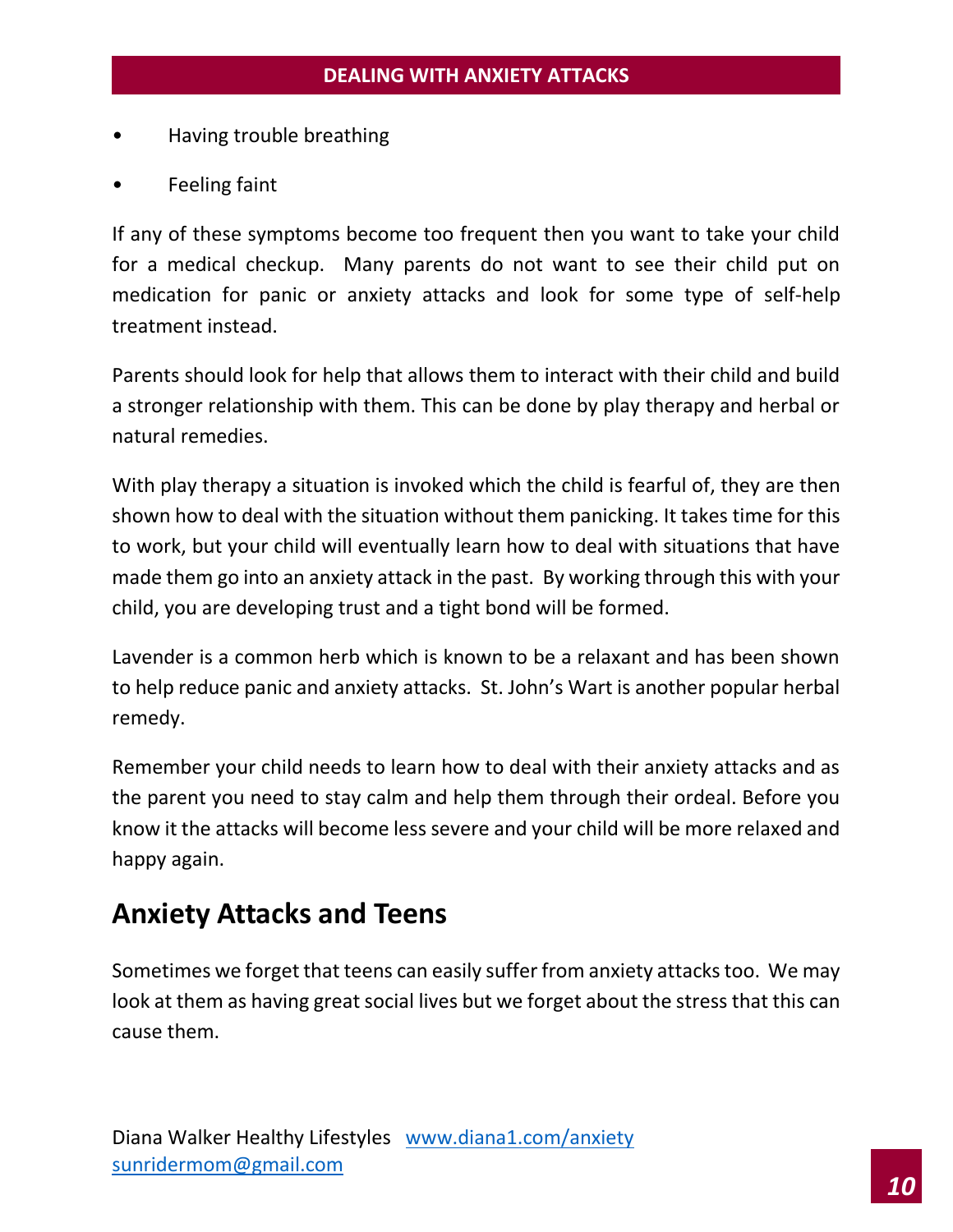Teens face pressure and anxiety from going on dates, meeting new people, having to speak in groups at school or college and then there is the challenge of writing exams. All of these things can make any teen feel apprehensive and nervous.

Just like adults some teens can handle pressure and anxiety more than others. Issues arise when these feelings of apprehension turn into fear and become just too difficult to handle. This is when anxiety or panic attacks begin to take hold of their lives.

Teens do tend to worry about certain things, far more than adults or younger children, their appearance is a fine example. Being anxious over some things is considered healthy. It is when their emotions take over and the teen becomes worried over small issues that the situation becomes worrisome.

Teens will exhibit the same signs as adults who suffer from anxiety attacks. Chest and body pains, severe headaches, fluctuations in body temperature and rapid heartbeats are all signs that a teen could be showing. Some of these signs could be caused by any medications that your child might be on. First it is wise to rule out these types of causes.

Once the cause of these attacks is identified the anxiety attacks can then be dealt with. There are various ways to do this. For extreme and very severe cases medication is often recommended. This is a method not normally preferred by parents.

A natural or self help remedy for anxiety attacks is usually sought by worried parents. Using cognitive behavior therapy is one popular method. Basically this consists of replacing negative thoughts with positive ones.

Exposure therapy is a controlled way of re-enacting the trigger of the anxiety attack. The whole session is conducted in a controlled environment which is perfectly safe. With repeated sessions, the teen learns how to control their emotions and handle the situation effectively.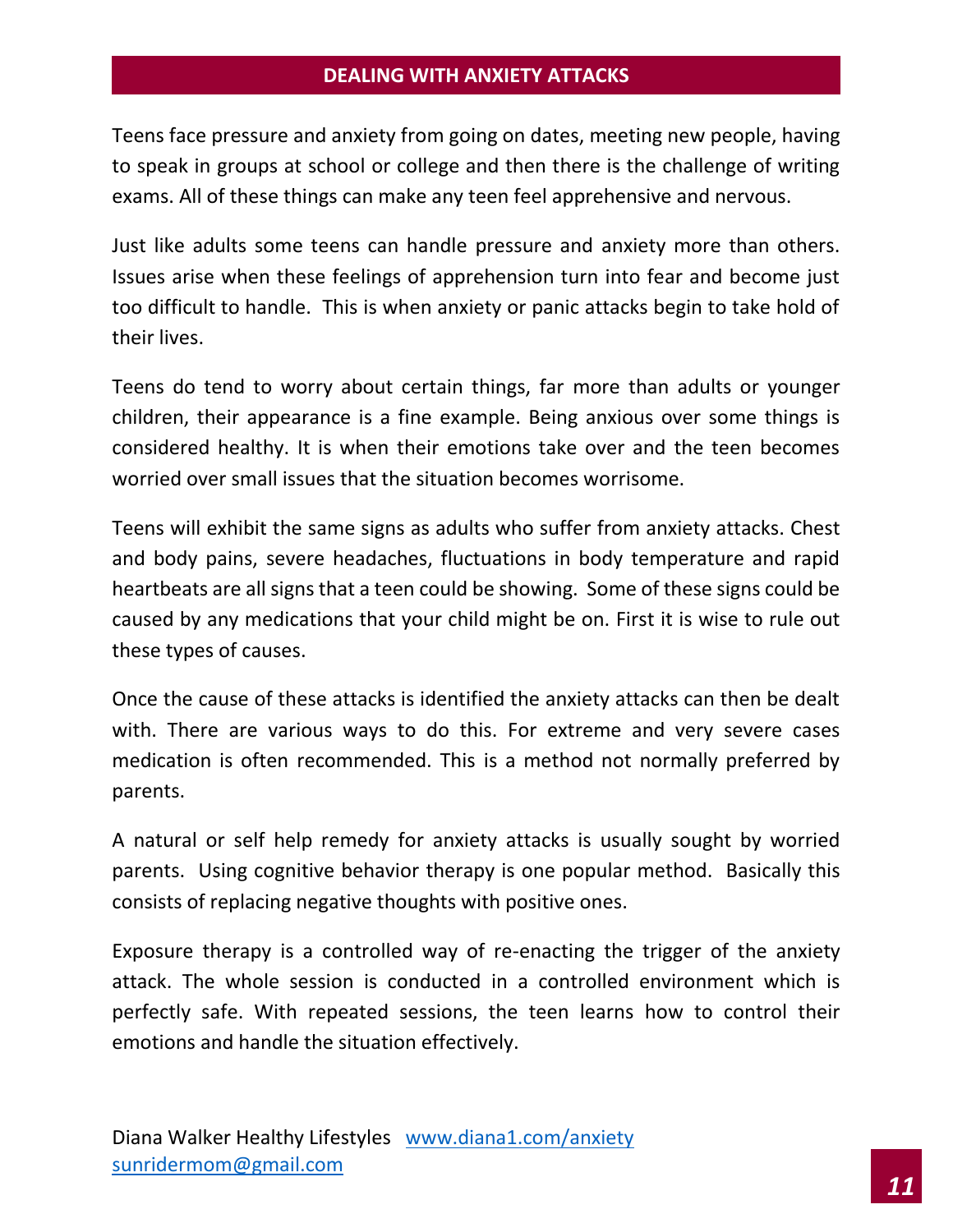There are several natural methods for dealing with anxiety attacks too. Proper diet and exercise allows the body to deal with stress much better. Just ensuring that your teen gets enough sleep each night is a huge help.

There are several breathing techniques which help reduce the severity of the panic attack. Massage and aromatherapy are other forms of relaxation which have proven helpful. Certain herbs such as St. John's Wart and Lavender are particularly effective for many people.

For a teen the biggest self-help is to open up and talk to their parents, knowing that they don't have to deal with their anxiety attacks alone. Plus the fact that realizing that the feelings they are experiencing aren't frowned upon, will be a big help and a confidence booster.

# <span id="page-11-0"></span>**Support Groups**

A good way to deal with anxiety is by making use of a support group. Discussing things openly in a group can be extremely beneficial and speed up your recovery. You can feel comforted by the fact that you are not alone and this in turn can raise your self-esteem. Teens and children can benefit from this type of group therapy as well.

At first you or your child may feel nervous about talking in a group session. But as you see other people open up and talk about their feelings then you will feel better about discussing your feelings too.

Support groups can help children and teens understand that they are not alone with their feelings and thoughts. That many other people feel the same way and this can help improve their self-confidence and esteem.

Joining a support group for anxiety can also make you feel less isolated. Try to find a group that has members who are similar in age and gender. This way you can feel a connection to the other members and be more forthcoming with your own feelings.